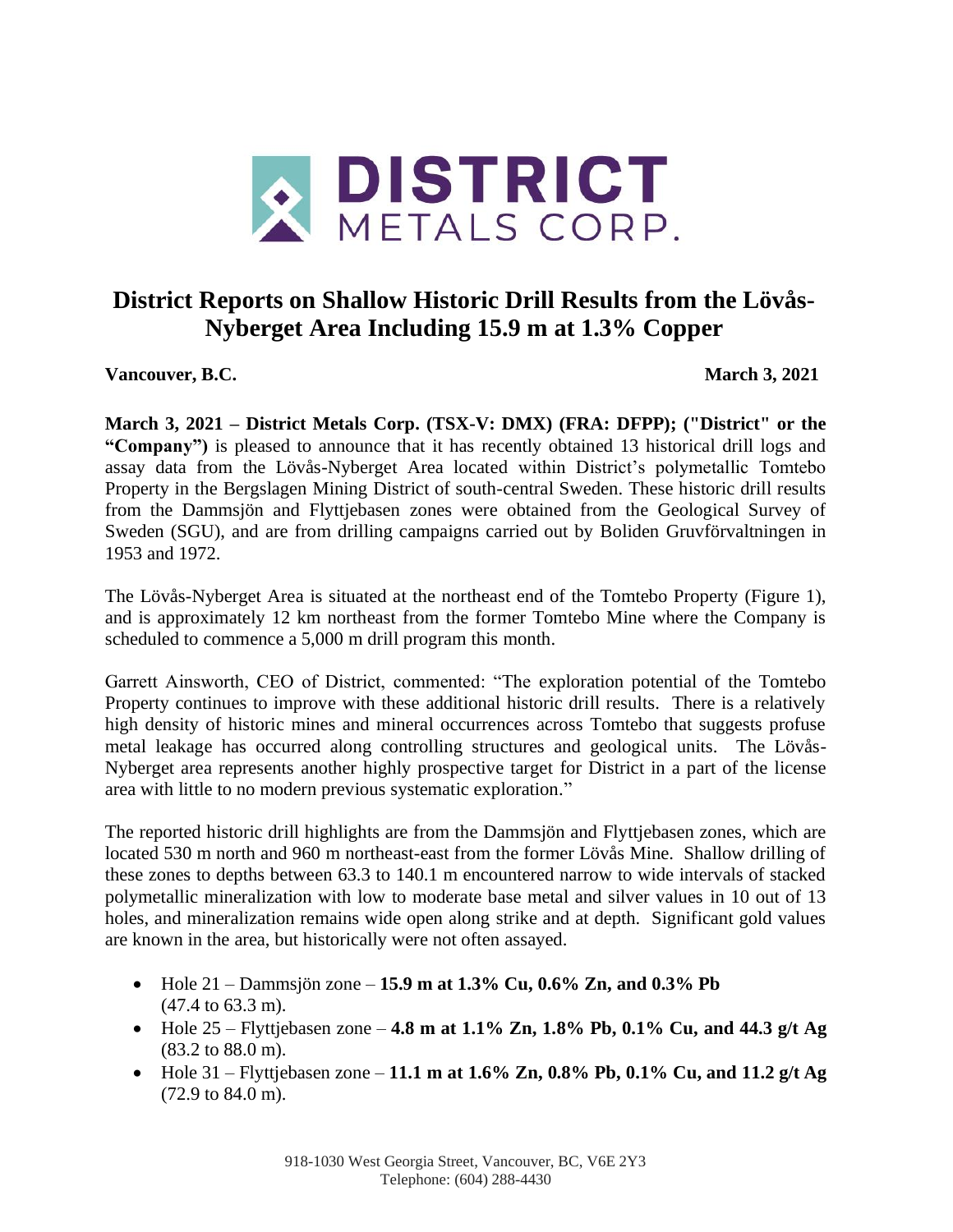This historic drilling has confirmed that polymetallic mineralization strikes northwest-west to southeast-east for 1.5 km from the Dammsjön and Flyttjebasen zones, and magnetic high anomalies suggest this mineralized trend continues for more than 2.4 km.

For additional details, including a full table of the historical results, together with an overlay of the 2020 SkyTEM magnetic data, which will impact future exploration planning and potential, please refer to Company's website.



## **Figure 1 – Location of Lövås-Nyberget Area**

#### **Mineral License Extension**

On February 10, 2021 the Swedish Government approved a proposal to grant a one-year extension of all valid mineral licenses due to the Covid-19 pandemic. This approval will provide an extra year for District's Tomtebo and Trollberget Properties at no cost. Since the future effects of the pandemic remain unknown there may be additional easements for exploration companies operating in Sweden. This initiative taken by the Swedish Government is an excellent example of why Sweden is such a good jurisdiction to operate in.

### **Technical Information**

All scientific and technical information in this news release has been prepared by, or approved by Garrett Ainsworth, PGeo, President and CEO of the Company. Mr. Ainsworth is a qualified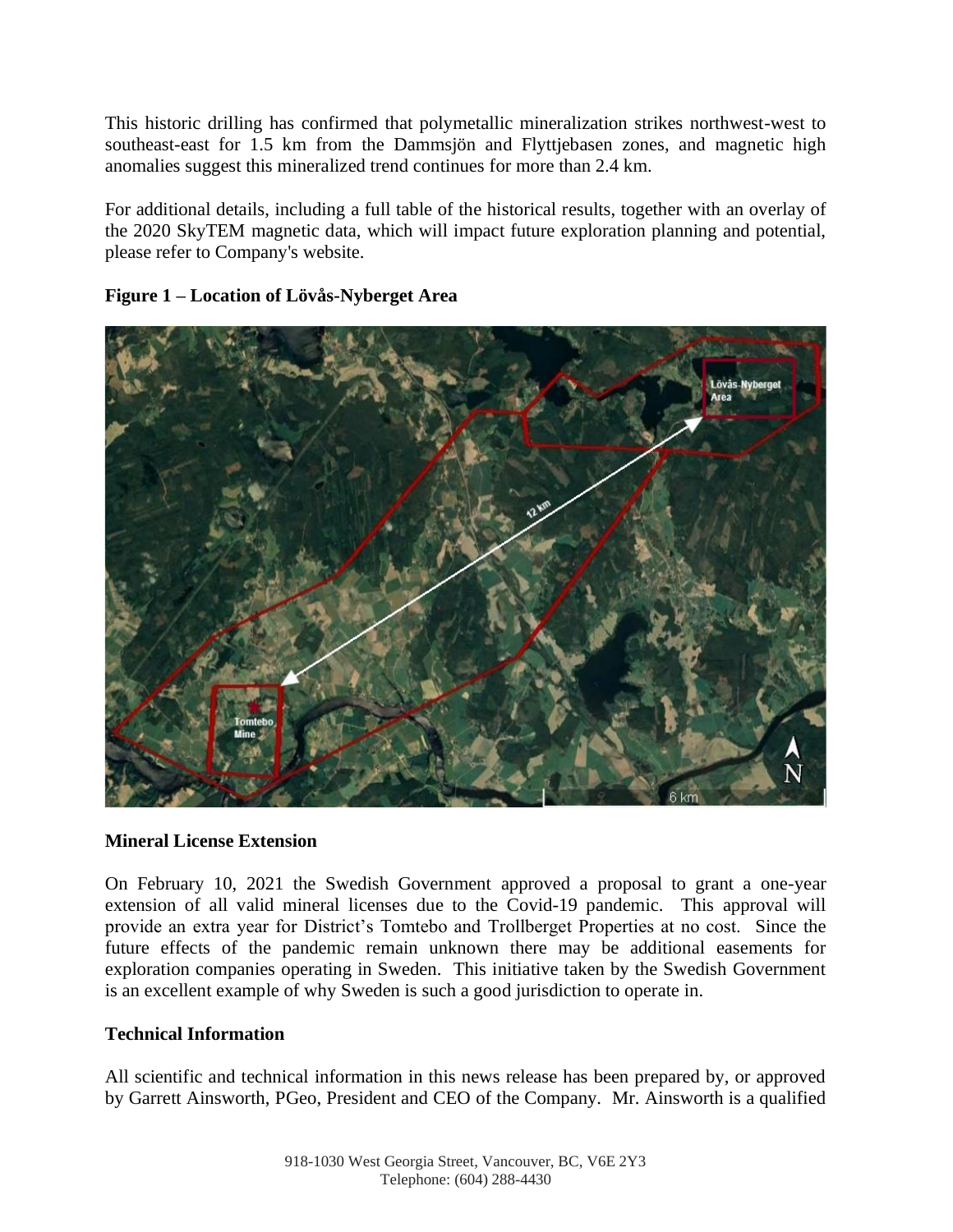person for the purposes of National Instrument 43-101 - *Standards of Disclosure for Mineral Projects.*

Mr. Ainsworth has not verified any of the information regarding any of the properties or projects referred to herein other than the Tomtebo Property. Mineralization on any other properties referred to herein is not necessarily indicative of mineralization on the Tomtebo Property.

The drill results reported in this news release are historical in nature. District has not undertaken any independent investigation of the sampling nor has it independently analyzed the results of the historical exploration work in order to verify the results. The author of the NI 43-101 Technical Report on the Tomtebo Property has completed historical data verification and validation work, and has concluded that the historical drill results at the Tomtebo Mine do not conform to the presently accepted industry standards. District considers these historical drill results relevant as the Company will use this data as a guide to plan future exploration programs. The Company also considers the data to be reliable for these purposes, however, the Company's future exploration work will include verification of the data through drilling.

#### **About District Metals Corp.**

District Metals Corp. is led by industry professionals with a track record of success in the mining industry. The Company's mandate is to seek out, explore, and develop prospective mineral properties through a disciplined science-based approach to create shareholder value and benefit other stakeholders.

The advanced exploration stage Tomtebo Property is located in the Bergslagen Mining District of south-central Sweden is the Company's main focus. Tomtebo comprises 5,144 ha, and is situated between the historic Falun Mine and Boliden's Garpenberg Mine that are located 25 km to the northwest and southeast, respectively. Two historic polymetallic mines and numerous polymetallic showings are located on the Tomtebo Property along an approximate 17 km trend that exhibits similar geology, structure, alteration and VMS/SedEx style mineralization as other significant mines within the district. Mineralization that is open at depth and along strike at the historic mines on the Tomtebo Property has not been followed up on, and modern systematic exploration has never been conducted on the Property.

On Behalf of the Board of Directors

"*Garrett Ainsworth*" President and Chief Executive Officer

(604) 288-4430

*Neither TSX Venture Exchange nor its Regulation Services Provider (as that term is defined in policies of the TSX Venture Exchange) accepts responsibility for the adequacy or accuracy of this release.*

*Cautionary Statement Regarding "Forward-Looking" Information.*